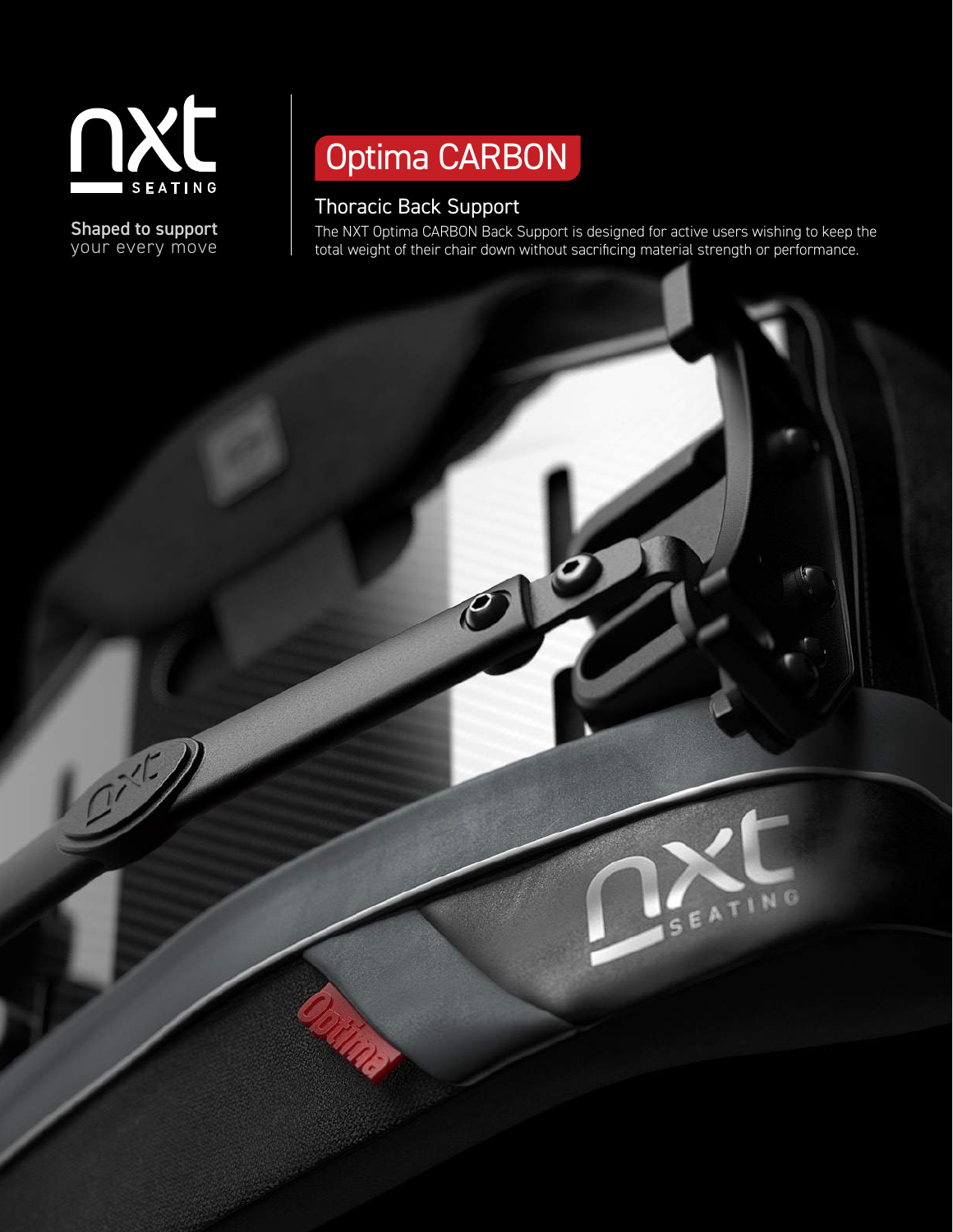# **OVERVIEW**

- A One-piece ultra-light carbon fiber shell. Manufactured from T700 high-modulus carbon fiber, the lightest and most rigid available.
- B Higher lateral contours, providing better support in the thoracic region while maintaining optimal pelvic positioning.
- <sup>C</sup> Optima CARBON is available in a Standard and Deep lateral contour depth. The Deep offers an adjustable depth of 5.5 in. to 7 in. (14 cm to 17.8 cm) for optimal mid-line support and positioning.

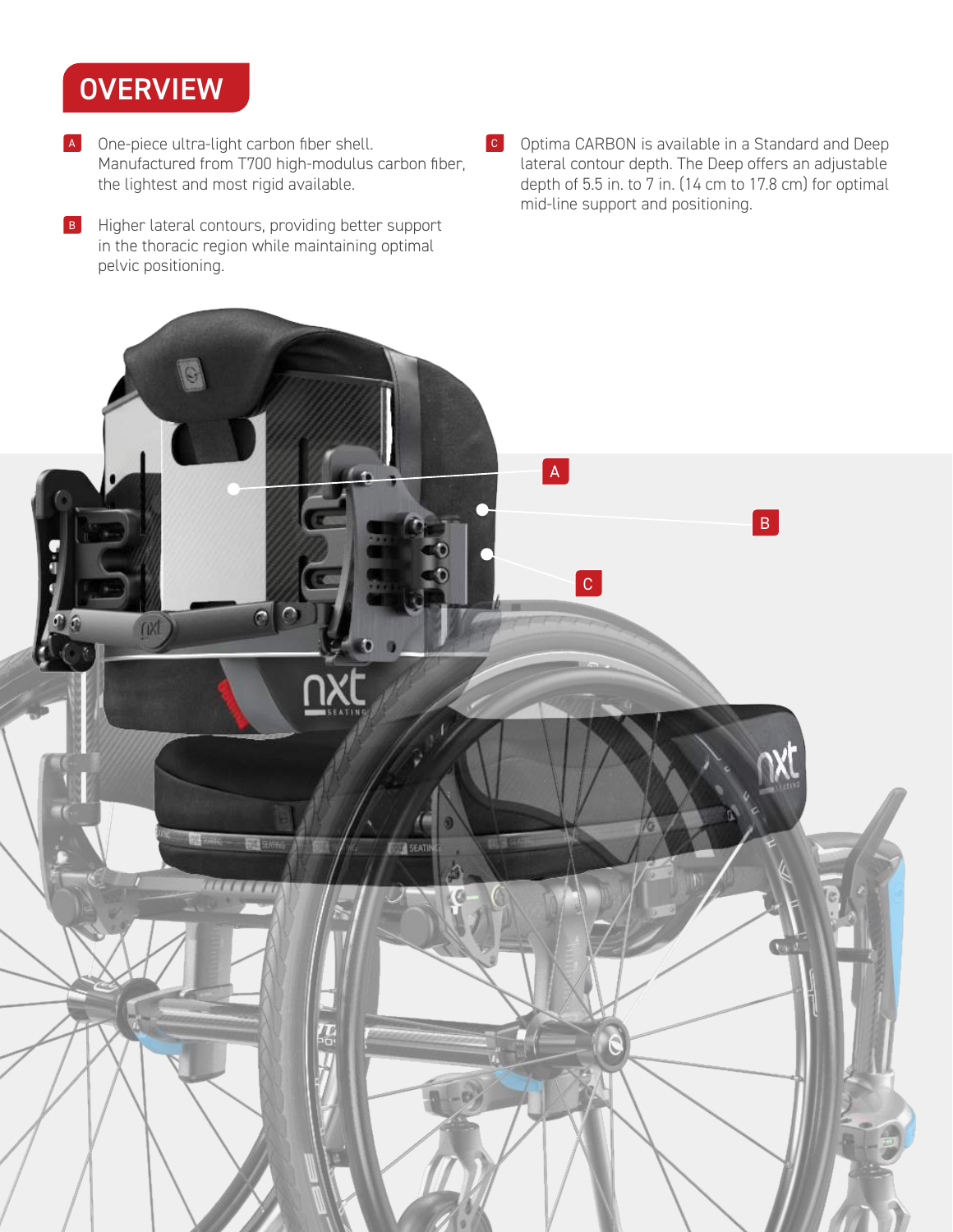## **smartx**3D

## HAS REVOLUTIONIZED NXT WHEELCHAIR CUSHIONS AND BACK SUPPORTS

Our innovative smartx3D fabric offers unprecedented comfort and durability. This advanced fabric utilizes a three-layer technology that incorporates a unique air channel middle layer that draws heat and moisture away from the material. Soft, breathable, and with moisture-wicking properties, smartx3D offers the ultimate in comfort.

- Very soft and comfortable
- Antimicrobial
- Improves immersion/envelopment
- Reduces shear
- 20 times more air permeable than standard fabrics



# FEATURES



#### THE ONE-HAND QUICK RELEASE

Allows the back support to be easily removed from the chair.



## PELVIC POSITIONING CUT-OUT

Provides a space for the buttocks to protrude beyond the back for a better, more natural seated position.



## GEL<sup>®</sup>

SMARTGEL™ INFUSED VISCO TECHNOLOGY

Reduces surface temperature, drawing heat away from skin providing superior comfort and softness.

#### OPTIMA CARBON DEEP **OPTIMA CARBON**





## WHAT IS INCLUDED

- Dual density foam back cushion includes smartGEL™ Infused Visco Technology
- smartx3D Antimicrobial polyester 4-way stretch cover (washable)
- Installation hardware QuickFit Mounting System
- One-hand quick release

## ACCESSORIES & OPTIONS

- Lateral supports
- Head supports
- Replacement cover and foam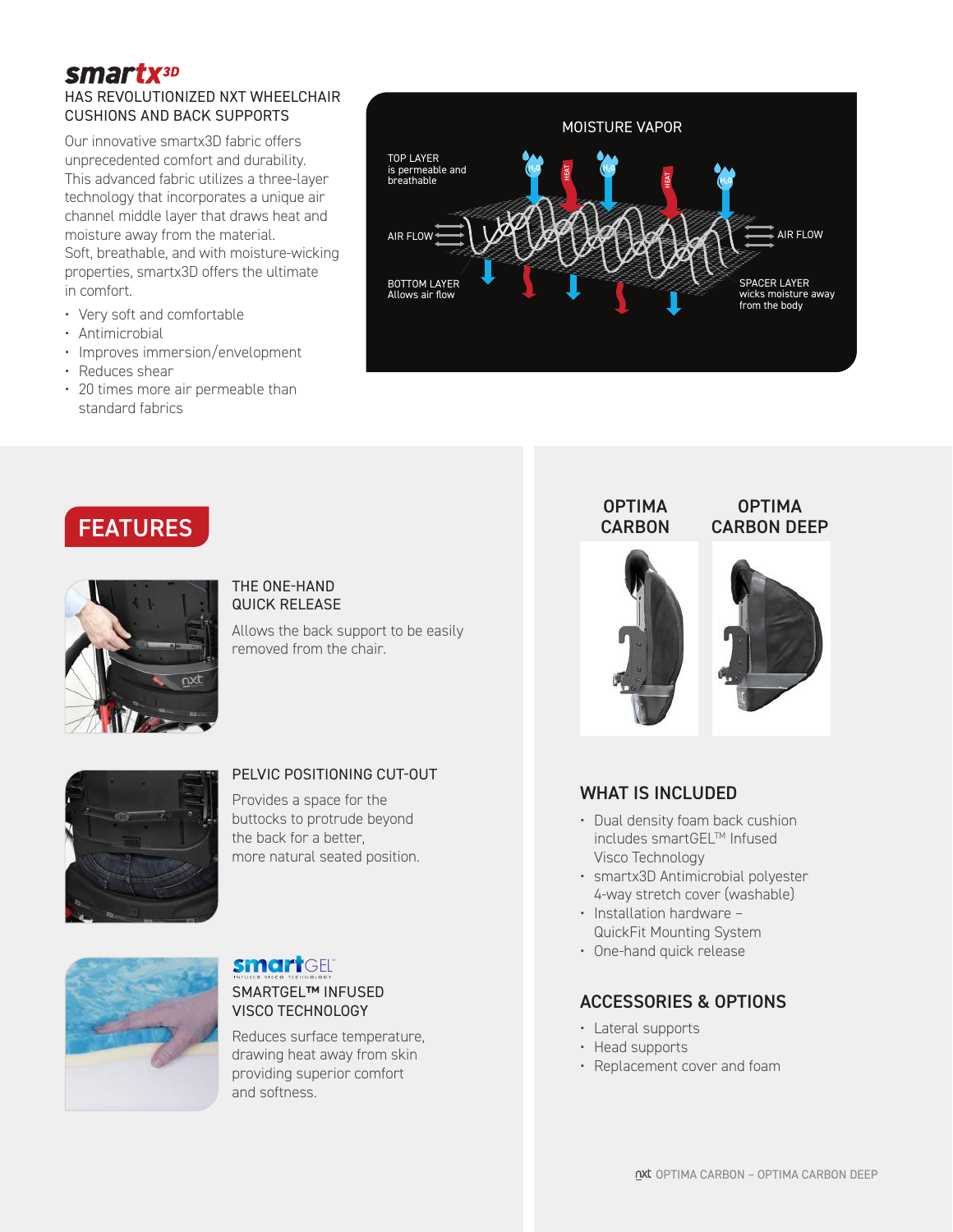# Technical Specifications

#### OPTIMA CARBON Specifications

| Weight <sup>*</sup> | 1.75 lb. (0.78 kg)                    |
|---------------------|---------------------------------------|
| Height              | 9 in. to 16 in. (22.8 cm to 40.6 cm)  |
| Width               | 14 in. to 22 in. (35.5 cm to 55.9 cm) |
| Contour depth       | $3$ in. $(7.6 \text{ cm})$            |
| Weight capacity     | 300 lb. (136.08 kg)                   |
|                     |                                       |

*\* Weight based on 16" x 16" shell*

### OPTIMA CARBON DEEP Specifications

| Weight*         | 2.1 lb. (0.95 kg)                     |  |  |  |
|-----------------|---------------------------------------|--|--|--|
| Height          | 9 in. to 16 in. (22.8 cm to 40.6 cm)  |  |  |  |
| Width           | 15 in. to 22 in. (38.1 cm to 55.9 cm) |  |  |  |
| Contour depth   | 5.5 to 7 in. (14 cm to 18 cm)         |  |  |  |
| Weight capacity | 300 lb. (136.08 kg)                   |  |  |  |
|                 |                                       |  |  |  |

*\* Weight based on 16" x 16" shell*

### OPTIMA CARBON and OPTIMA CARBON DEEP Sizes

| Width            | Height                       | Fits wheelchair widths                |  |  |
|------------------|------------------------------|---------------------------------------|--|--|
| 14 in. (35.6 cm) |                              | 14 in. to 16 in. (35.6 cm to 40.6 cm) |  |  |
| 15 in. (38.1 cm) |                              | 15 in. to 17 in. (38.1cm to 43.2 cm)  |  |  |
| 16 in. (40.6 cm) | 9 in., 13 in. and 16 in.     | 16 in. to 18 in. (40.6 cm to 45.7 cm) |  |  |
| 17 in. (43.2 cm) | (22.8 cm, 33 cm and 40.6 cm) | 17 in. to 19 in. (43.2 cm to 48.3 cm) |  |  |
| 18 in. (45.7 cm) |                              | 18 in. to 20 in. (45.7 cm to 50.8 cm) |  |  |
| 20 in. (50.8 cm) |                              | 20 in. to 22 in. (50.8 cm to 55.9 cm) |  |  |



## Optima CARBON Back Dimensions – Inches (centimeters)

F

|                | $14 \times 9$<br>$(35.5 \times 22.9)$ | 14 x 13<br>$(35.5 \times 33)$        | $14 \times 16$<br>$(35.5 \times 40.6)$ | $15 \times 9$<br>$(38.1 \times 22.9)$ | $15 \times 13$<br>$(38.1 \times 33)$ | $15 \times 16$<br>$(38.1 \times 40.6)$ | $16 \times 9$<br>$(40.6 \times 22.9)$ | 16 x 13<br>$(40.6 \times 33)$ | $16 \times 16$<br>$(40.6 \times 40.6)$ |
|----------------|---------------------------------------|--------------------------------------|----------------------------------------|---------------------------------------|--------------------------------------|----------------------------------------|---------------------------------------|-------------------------------|----------------------------------------|
| $\mathsf{A}$   |                                       | 11.5(29.2)                           |                                        |                                       | 12.5(31.7)                           |                                        |                                       | 13.5(34.2)                    |                                        |
| $\sf B$        | 9.75(24.7)                            |                                      |                                        | 10.75(27.3)                           |                                      |                                        | 11.75 (29.8)                          |                               |                                        |
| $\mathbf C$    | 3(7.6)                                |                                      |                                        |                                       |                                      |                                        |                                       |                               |                                        |
| $\mathsf{D}$   | 6(15.2)                               |                                      |                                        |                                       |                                      |                                        |                                       |                               |                                        |
| $\mathsf{E}$   | 2(5)                                  | 3(7.6)                               | 4(10.1)                                | 2(5)                                  | 3(7.6)                               | 4(10.1)                                | 2(5)                                  | 3(7.6)                        | 4(10.1)                                |
| $\mathsf F$    | 9(22.8)                               | 13(33)                               | 16(40.6)                               | 9(22.8)                               | 13(33)                               | 16(40.6)                               | 9(22.8)                               | 13(33)                        | 16(40.6)                               |
|                | $17 \times 9$<br>$(43.1 \times 22.9)$ | $17 \times 13$<br>$(43.1 \times 33)$ | $17 \times 16$<br>$(43.1 \times 40.6)$ | $18 \times 9$<br>$(45.7 \times 22.9)$ | 18 x 13<br>$(45.7 \times 33)$        | $18 \times 16$<br>$(45.7 \times 40.6)$ | $20 \times 9$<br>$(60.8 \times 22.8)$ | 20 x 13<br>$(50.8 \times 33)$ | $20 \times 16$<br>$(50.8 \times 40.6)$ |
| $\overline{A}$ |                                       | 14.5(36.8)                           |                                        |                                       | 15.5 (39.3)                          |                                        |                                       | 17.5(44.4)                    |                                        |
| $\,$ B         | 12.75 (32.3)                          |                                      |                                        | 13.75 (34.9)                          |                                      |                                        | 15.75 (40)                            |                               |                                        |
| $\mathbb{C}$   |                                       |                                      |                                        |                                       | 3(7.6)                               |                                        |                                       |                               |                                        |
| $\mathsf D$    |                                       |                                      |                                        |                                       | 6(15.2)                              |                                        |                                       |                               |                                        |
| $\mathsf E$    | 2(5)                                  | 3(7.6)                               | 4(10.1)                                | 2(5)                                  | 3(7.6)                               | 4(10.1)                                | 2(5)                                  | 3(7.6)                        | 4(10.1)                                |
| F.             | 9(22.8)                               | 13(33)                               | 16(40.6)                               | 9(22.8)                               | 13(33)                               | 16(40.6)                               | 9(22.8)                               | 13(33)                        | 16(40.6)                               |